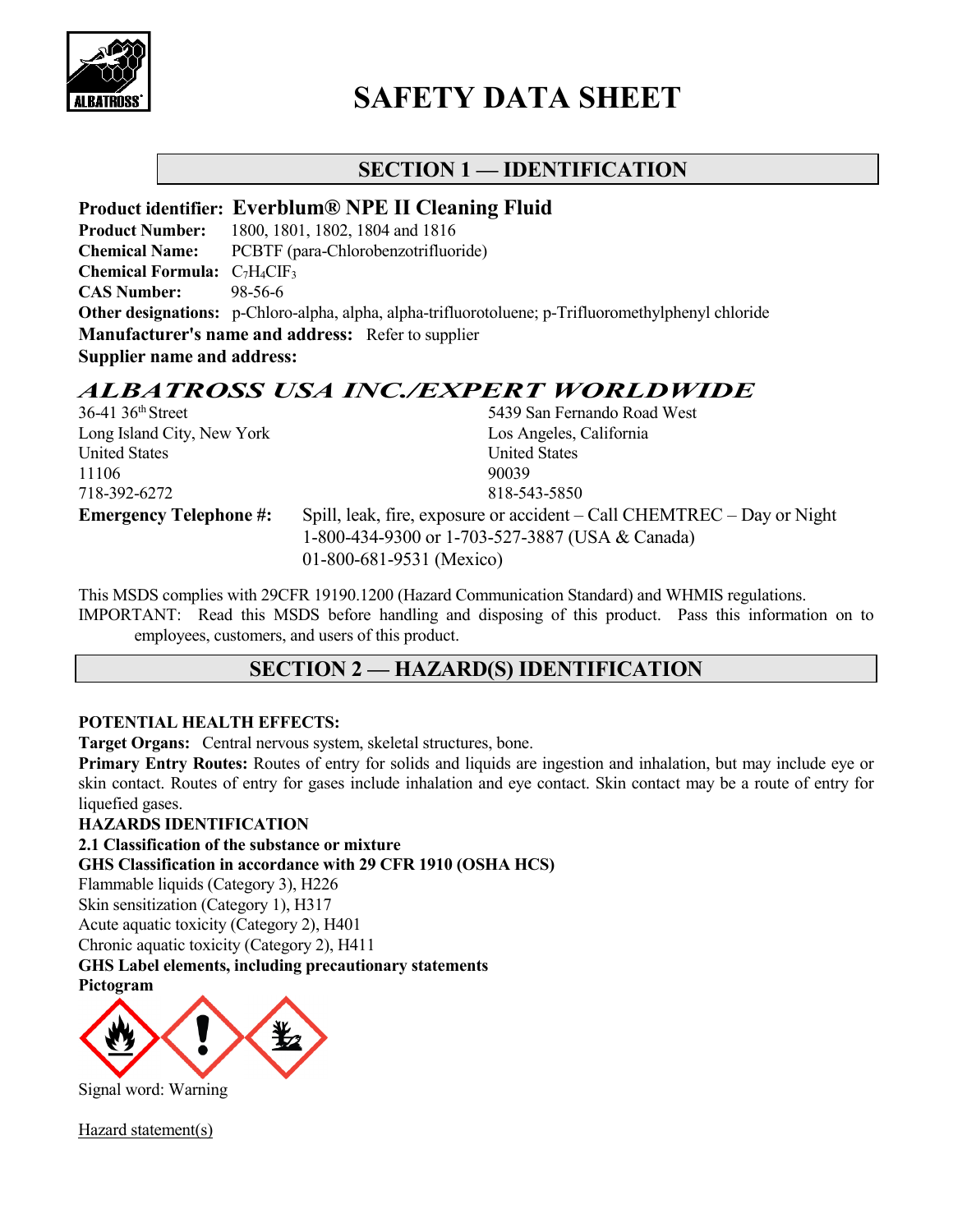H226 Flammable liquid and vapour.

H317 May cause an allergic skin reaction.

H411 Txic to aquatic life with long lasting effects.

#### Precautionary statement(s)

P210 Keep away from heat/sparks/open flames/hot surfaces. – No smoking.

P233 Keep container tightly closed.

P240 Ground/bond container and receiving equipment.

P242 Use only non-sparking tools

P243 Take precautionary measures against static discharge.

P261 Avoid breathing dust/fume/gas/mist/vapours/spray

P272 Contaminated work clothing should not be allowed out of the workplace.

P273 Avoid release to the environment.

P280 Wear protective gloves/protective clothing/eye protection/face protection.

P303 + P361 + P353 IF ON SKIN (or hair): Remove/Take off immediately all contaminated clothing. Rinse skin with water/shower.

P304 + P340 IF INHALED: Remove victim to fresh air and keep at rest in a position comfortable for breathing.

P333 + P313 If skin irritation or rash occurs: Get medical advice/attention.

P363 Wash contaminated clothing before reuse.

P370 + P378 In case of fire: Use dry sand, dry chemical or alcohol-resistant foam for extinction.

P391 Collect spillage.

P403 + P235 Store in a well-ventilated place. Keep cool.

P501 Dispose of contents/container to an approved waste disposal plant.

#### **Hazards not otherwise classified (HNOC) or not covered by GHS –** none

#### **Acute Effects**

**Eye:** Causes eye irritation.

**Skin:** Causes skin irritation. May cause irritation and dermatitis. May cause cyanosis of the extremities.

**Ingestion:** May cause gastrointestinal irritation with nausea, vomiting and diarrhea. Ingestion of large amounts may cause CNS depression. Ingestion of large amounts of fluoride may cause salivation, nausea, vomiting, abdominal pain, fever, labored breathing. Exposure to fluoride compounds can result in systemic toxic effects on the heart, liver, and kidneys. It may also deplete calcium levels in the body leading to hypocalcemia and death. Fluoride can reduce calcium levels leading to fatal hypocalcemia.

**Inhalation:** Causes respiratory tract irritation. May be harmful if inhaled.

**Chronic:** Chronic inhalation and ingestion may cause chronic fluoride poisoning (fluorisis) characterized by weight loss, weakness, anemia, brittle bones, and stiff joints. Chronic exposure to fluoride compounds may cause systemic toxicity.

**Carcinogenicity:** IARC, NTP, ACGIH, OSHA and CA Prop 65 do not list PCBTF as a carcinogen. **Medical Conditions Aggravated by Long-Term Exposure:**

# **SECTION 3 — COMPOSITION/INFORMATION ON INGREDIENTS**

| $\lnot$ a $\lnot \lnot$<br><del>11 כתו</del> | Name<br><b>Chemical</b> . | Percent | <b>EINECS/ELINCS</b> |
|----------------------------------------------|---------------------------|---------|----------------------|
| 98-56-6                                      | DCDTE                     | -00     | $202 - 681 - 1$      |

**Appearance/General Info:**

| <b>Chemical Name</b> | CGIH        | NIOSH       | <b>OSHA</b> – Final PELs                                  |
|----------------------|-------------|-------------|-----------------------------------------------------------|
| <b>PCBTF</b>         | None Listed | None Listed | $2.5 \text{ mg/m}^3$ TWA (as dust listed under fluorides) |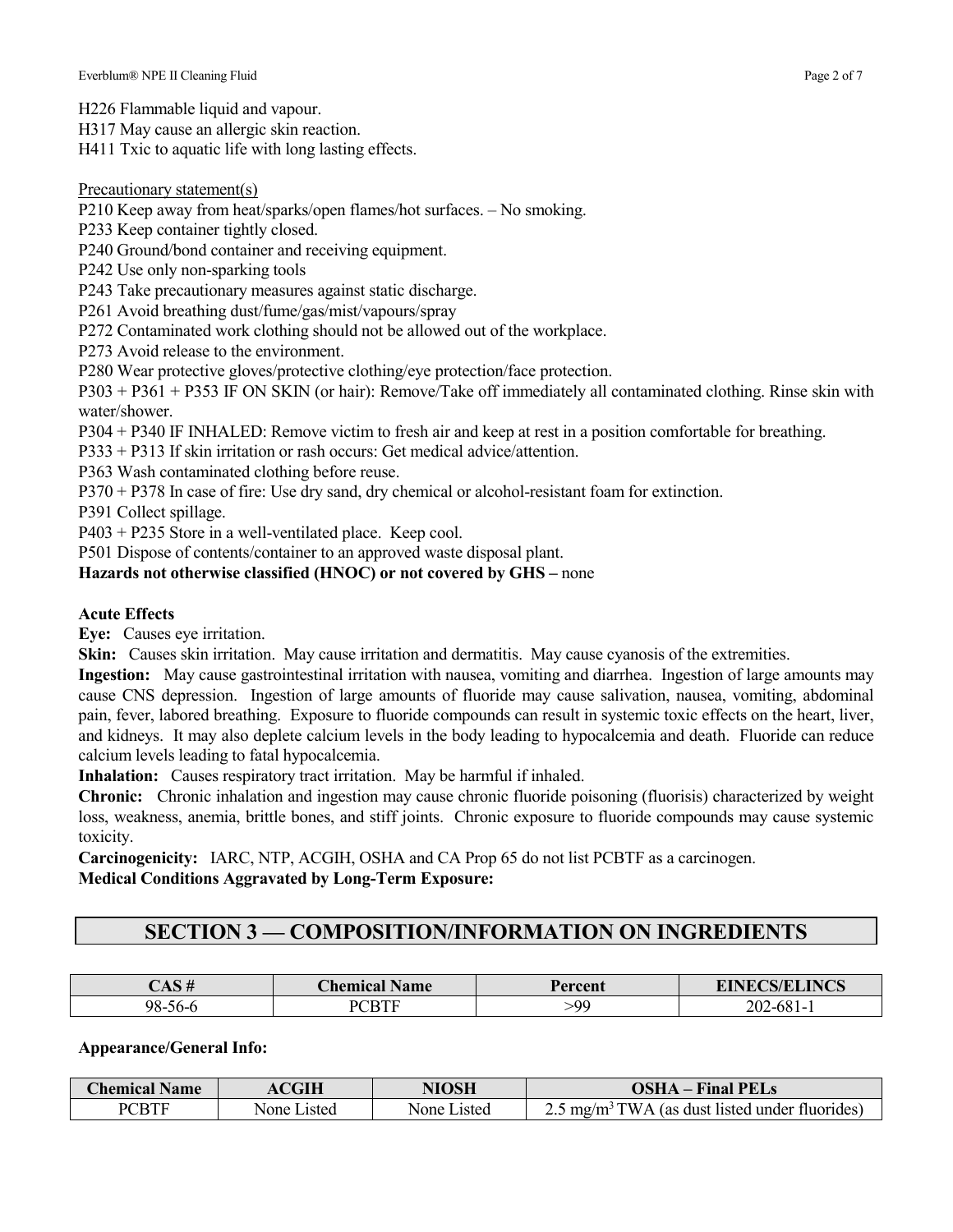# **SECTION 4 — FIRST AID MEASURES**

**Eyes:** IMMEDIATELY flush eyes with plenty of water for at least 15 minutes, occasionally lifting the upper and lower eyelids. Get medical aid immediately.

**Skin:** Get medical aid immediately. Immediately flush skin with plenty of water for at least 15 minutes while removing contaminated clothing and shoes.

**Ingestion:** If swallowed, get medical aid immediately. Only induce vomiting if directed to do so by medical personnel. Never give anything by mouth to an unconscious person.

**Inhalation:** Get medical aid immediately. Remove from exposure and move to fresh air immediately. If breathing is difficult, give oxygen. Do not use mouth-to-mouth resuscitation if victim ingested or inhaled the substance; induce artificial respiration with the aid of pocket mask equipped with a one-way valve or other proper respiratory medical device.

**Notes to Physician:** Treat symptomatically and supportively. *After first aid, get appropriate in-plant, paramedic, or community medical support.*

# **SECTION 5 — FIRE FIGHTING MEASURES**

Flash Point:  $47^{\circ}$  C (116.60°F) **NFPA Classification:** Health – 2 Fire – 2 Reactivity – 1 **Autoignition Temperature:** >650º C (> 1,202.00° F)

**LEL:** 0.9 vol %

**UEL:** 10.5 vol %

**Flammability Classifications:** Will burn if involved in a fire.

**Extinguishing Media:** Use water spray to keep fire-exposed containers cool. Containers may explode in the heat of a fire. For small fires, use dry chemical, carbon dioxide, water spray or alcohol-resistant foam. For large fires, use water spray, fog, or alcohol-resistant foam. Use water spray to cool fire-exposed containers. Water may be ineffective, Do NOT use straight streams of water.

**Unusual Fire or Explosion Hazards:** Flammable liquid and vapour. Vapors may be heavier than air. They can spread along the ground and collect in low or confined areas.

**Hazardous Combustion Products:** Irritating and toxic fumes and gases.

**Fire-Fighting Instructions:** Do not release runoff from fire control methods to sewers or waterways.

**Fire-Fighting Equipment:** Because fire may produce toxic thermal decomposition products, wear a self-contained breathing apparatus (SCBA) with a full face-piece operated in pressure-demand or positive-pressure mode..

# **SECTION 6 — ACCIDENTAL RELEASE MEASURES**

**Spill/Leak Procedures:** Eliminate all ignition sources. Ventilate area.

**Small Spills:** Vacuum or sweep up material and place into a suitable disposal container. Clean up spills immediately, observing precautions in the Protective Equipment section.

#### **Large Spills**

 **Containment:** For large spills, dike far ahead of spill for later disposal. Do not release into sewers or waterways. **Cleanup:** Avoid generating dusty conditions. Provide ventilation.

 **Regulatory Requirements:** Follow applicable OSHA regulations (29 CFR 1910.120).

# **SECTION 7 — HANDLING AND STORAGE**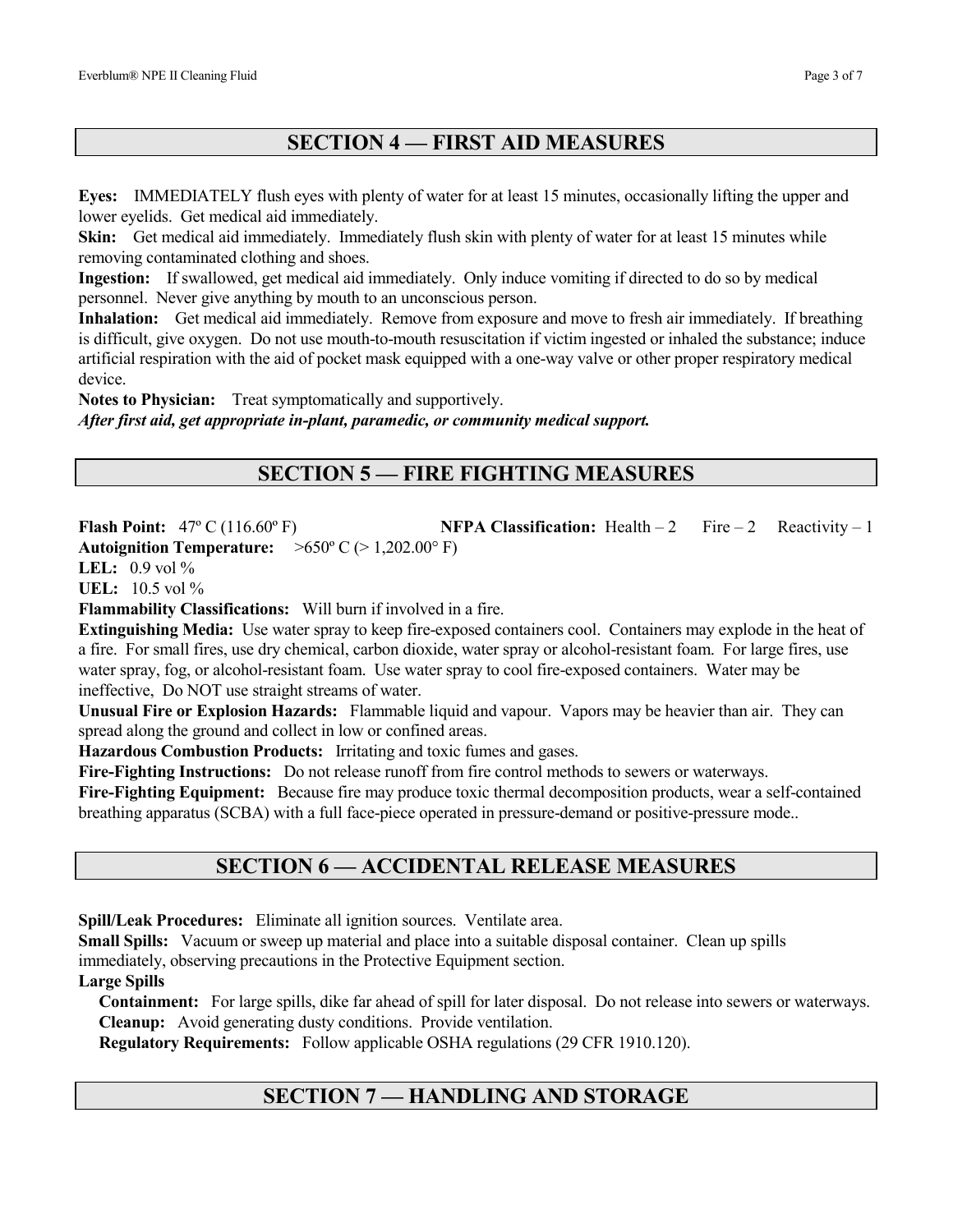**Handling Precautions:** Wash thoroughly after handling. Remove contaminated clothing and wash before reuse. Use with adequate ventilation. Avoid contact with eyes, skin, and clothing. Keep container tightly closed. Avoid ingestion and inhalation.

**Storage Requirements:** Store in a tightly closed container. Store in a cool, dry, well-ventilated area away from incompatible substances.

### **SECTION 8 — EXPOSURE CONTROLS/PERSONAL PROTECTION**

#### **Engineering Controls:**

**Ventilation:** Provide general or local exhaust ventilation systems to maintain airborne concentrations below OSHA PELs (Sec. 2). Local exhaust ventilation is preferred because it prevents contaminant dispersion into the work area by controlling it at its source.

#### **Administrative Controls:**

**Respiratory Protection:** Seek professional advice prior to respirator selection and use. Follow OSHA respirator regulations (29 CFR 1910.134) and, if necessary, wear a MSHA/NIOSH-approved respirator. Select respirator based on its suitability to provide adequate worker protection for given working conditions, level of airborne contamination, and presence of sufficient oxygen. For emergency or non-routine operations (cleaning spills, reactor vessels, or storage tanks), wear an SCBA. *Warning! Air-purifying respirators do not protect workers in oxygen-deficient atmospheres.* If respirators are used, OSHA requires a written respiratory protection program that includes at least: medical certification, training, fit-testing, periodic environmental monitoring, maintenance, inspection, cleaning, and convenient, sanitary storage areas.

**Protective Clothing/Equipment:** Wear chemically protective gloves, boots, aprons, and gauntlets to prevent prolonged or repeated skin contact. Wear protective eyeglasses or chemical safety goggles, per OSHA eye-and-faceprotection regulations (29 CFR 1910.133). Contact lenses are not eye protective devices. Appropriate eye protection must be worn instead of, or in conjunction with contact lenses.

**Safety Stations:** Make emergency eyewash stations and washing facilities available in work area.

**Contaminated Equipment:** Remove contaminated clothes immediately. Dry completely before reuse.

Remove this material from your shoes and clean personal protective equipment.

**Comments:** Never eat, drink, or smoke in work areas. Practice good personal hygiene after using this material, especially before eating, drinking, smoking, using the toilet, or applying cosmetics.

### **SECTION 9 — PHYSICAL AND CHEMICAL PROPERTIES**

**Viscosity:** 0.67 cPs 38.00° C

**Physical State:** Liquid **Boiling Point:** 136-138°C @ 760.00 mmHg **Color: clear, colorless Freezing/Melting Point:**  $-36^{\circ}C$  (-32.80° F) **Odor:** fish-like **Decomposition Temperature:** Not Available **pH:** Not Available **Solubility in water:** 29 ppm (23° C) **Vapor Pressure:** Not Available **Specific Gravity/Density:** 1.3530 g/cm<sup>2</sup> **Vapor Density:** 6.23 **Molecular Formula:** C7H4CIF3 **Evaporation Rate:** Not Available **Molecular Weight:** 180.56

### **SECTION 10 — STABILITY AND REACTIVITY**

**Stability:** PCBTF is stable at room temperature in closed container under normal storage and handling conditions. **Polymerization:** Hazardous polymerization has not been reported.

**Chemical Incompatibilities:** Incompatible with dust generation, excess heat.

**Conditions to Avoid:** Incompatible materials, dust generation, excess heat, strong oxidants.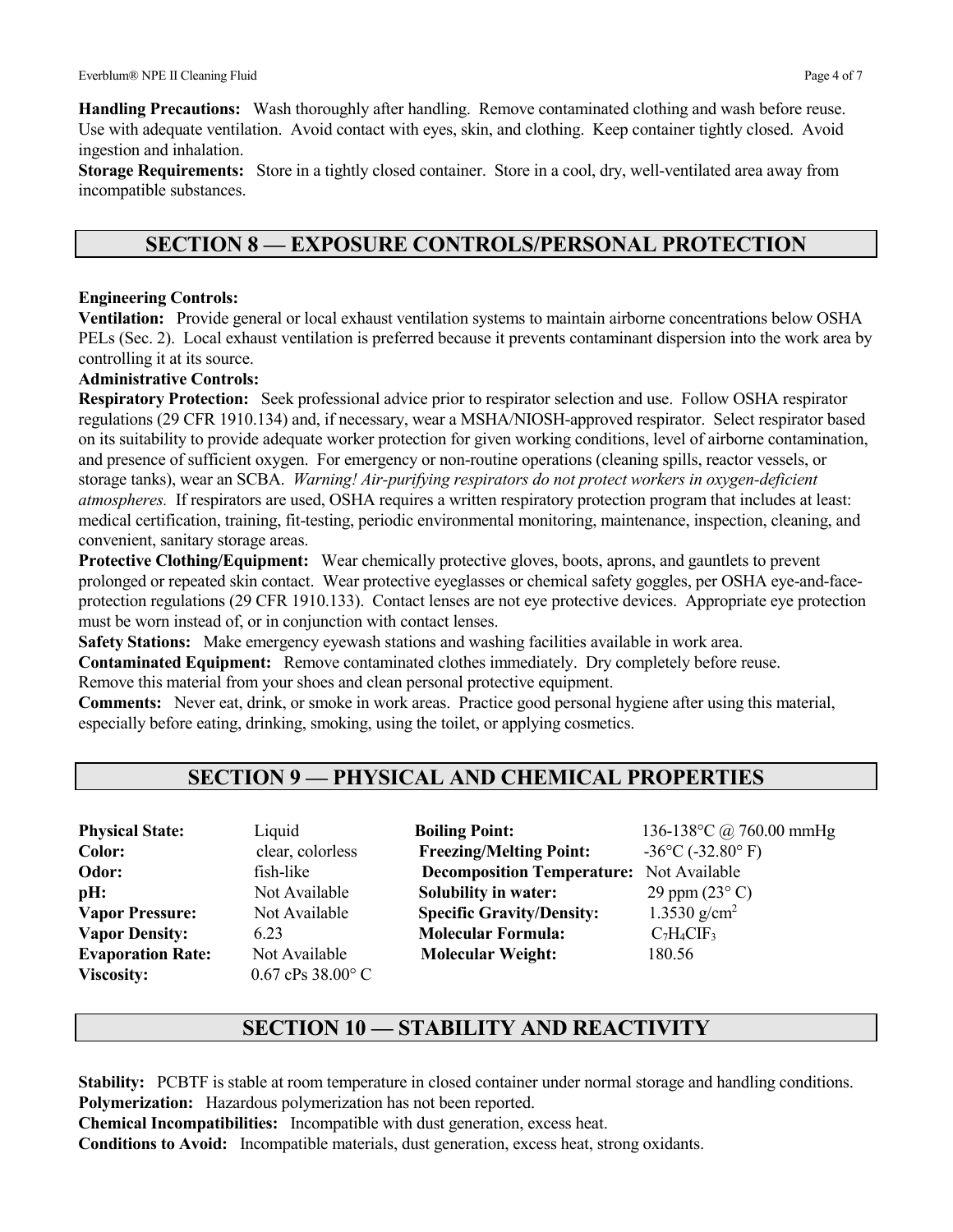**Hazardous Decomposition Products:** Thermal oxidative decomposition of PCBTF can produce carbon dioxide and carbon monoxide gases.

### **SECTION 11 — TOXICOLOGICAL INFORMATION**

#### **Toxicity Data:\***

 $CAS \# 98-56-6$ : Inhalation, mouse:  $LC50 = 20$  Teratogenicity: No information available Inhalation, rat:  $LC50 = 22$  gm/m<sup>3</sup> Neurotoxicity: No information available Oral, mouse:  $LD50 = 11500 \text{ mg/kg}$ ; Mutagenicity: No information available Oral, rat: LD50 = 13 gm/kg;

RTECS: Epidemiology: No information available  $Gm/m<sup>3</sup>$ ; Reproductive Effects: No information available

\* See NIOSH, *RTECS(XS9145000),* for additional toxicity data.

# **SECTION 12 — ECOLOGICAL INFORMATION**

#### **Toxicity**

Toxicity to fish semi-state test LC50 – Danio rerio (zebra fish) – 3 mg/l – 96 h Toxicity to daphnia and other aquatic invertebrates – EC50 – Daphnia magna (Water flea) – 2 mg/l – 48 h Toxicity to algae NOEC – Pseudokirchneriella subcapitata (green algae) –  $0.41 \text{ mg/l} - 72 \text{ h}$ **Persistence and degradability**

Biodegradability Result: - According to the results of tests of biodegradability, this product is not readily biodegradable.

**Bio-accumulative potential:**

No data available.

**Mobility in soil:**

No data available.

### **SECTION 13 — DISPOSAL CONSIDERATIONS**

**Disposal:** Contact your supplier or a licensed contractor for detailed recommendations. Follow applicable Federal, state, and local regulations.

**Disposal Regulatory Requirements: Container Cleaning and Disposal:**

# **SECTION 14 — TRANSPORT INFORMATION**

#### **LAND TRASPORT (US DOT):**

**DOT Proper Shipping Name:**

**Chlorobenzotrifluorides, Limited Quantity\*** (for 16 oz. 32 oz. & 1 Gallon sizes only)

**\*Limited Quantity Exemption:** This product in container sizes not over 5.0 Liters (1.3 gallons) net capacity each, packed in a strong out packaging, meets the exemption requirements of section 173.150 (49 CFR 173) as a limited quantity for ground shipments within the United States. Limited quantities require the limited quantity diamond mark on all out cartons.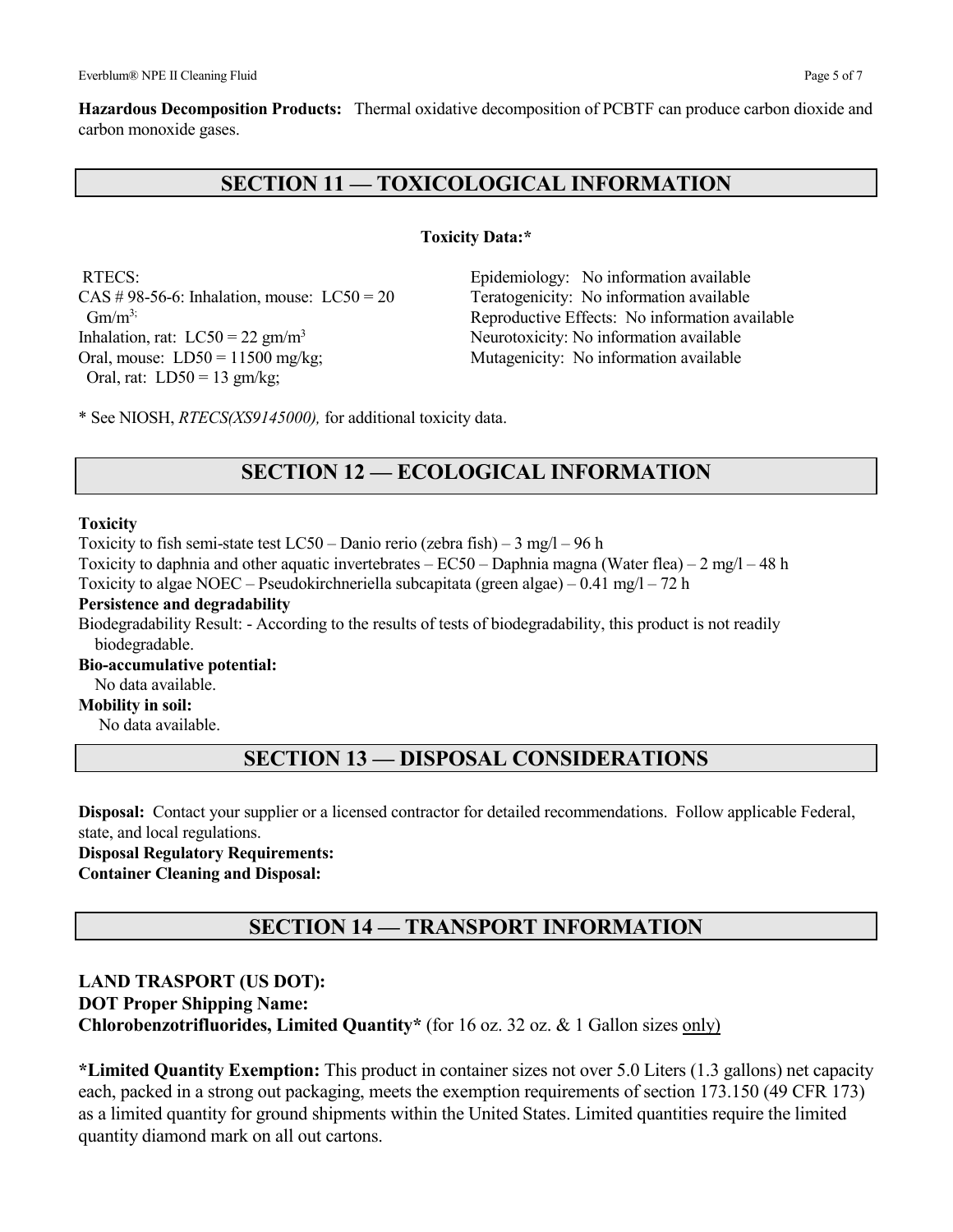In all sizes exceeding 5.0 Liters (1.3 gallons) net capacity: **DOT Proper Shipping Name: Chlorobenzotrifluorides, UN 2234, 3, PG III**

**AIR TRANSPORT:** We do NOT recommend this product to be shipped by air. It would need to be repacked by an authorized packing company and the DG would have to be completed by a licensed hazardous materials shipping company.

**US DOT:** (49.CFR 172.101) **IMDG/IMO UN-No:** UN2234 **UN-No:** UN2234 **Proper Shipping Name:** Chlorobenzotrifluorides **PSN:** Chlorobenzotrifluorides **Hazard Class:** 3 **Hazard Class: 3 Packing Group:** III **Packing Group: III**

**IATA IMDG/IMO UN-No:** UN2234 **UN-No:** UN2234 **PSN:** Chlorobenzotrifluorides **PSN:** Chlorobenzotrifluorides **Hazard Class: 3 Hazard Class: 3 Pakcing Group: III Packing Group: III**

# **SECTION 15 — REGULATORY INFORMATION**

#### **SARA 302 Components:**

No chemicals in this material are subject to the reporting requirements of SARA Title II, Section 302. **SARA 313 Components:** This material does not contain any chemical components with known CAS numbers that exceed the threshold (De Minimis) reporting levels established by SARA Title III, Section 313. **SARA 311/312** Fire Hazard, Acute Health Hazard **Massachusetts Right to Know Components** No components are subject to the Massachusetts Right to Know Act. **Pennsylvania Right To Know Components** 4-Chloro-ɑ,ɑ,ɑ-trifluorotoluene **New Jersey Right to Know Components** 4-Chloro-ɑ,ɑ,ɑ-trifluorotoluene **California Prop. 65 Components** This product does not contain any chemicals known to the State of California to cause cancer, birth defect, or any other reproductive harm. European/International Regulations European Labeling in Accordance with EC Directives Hazard Symbols: XI Risk Phrases: R 10 Flammable. R 36/37/38 Irritating to eyes, respiratory system and skin. Safety Phrases: S 9 Keep container in a well-ventilated place. S 16 Keep away from sources of ignition – No smoking. S 24/25 Avoid contact with skin and eyes. S 28A After contact with skin, wash immediately with plenty of water.